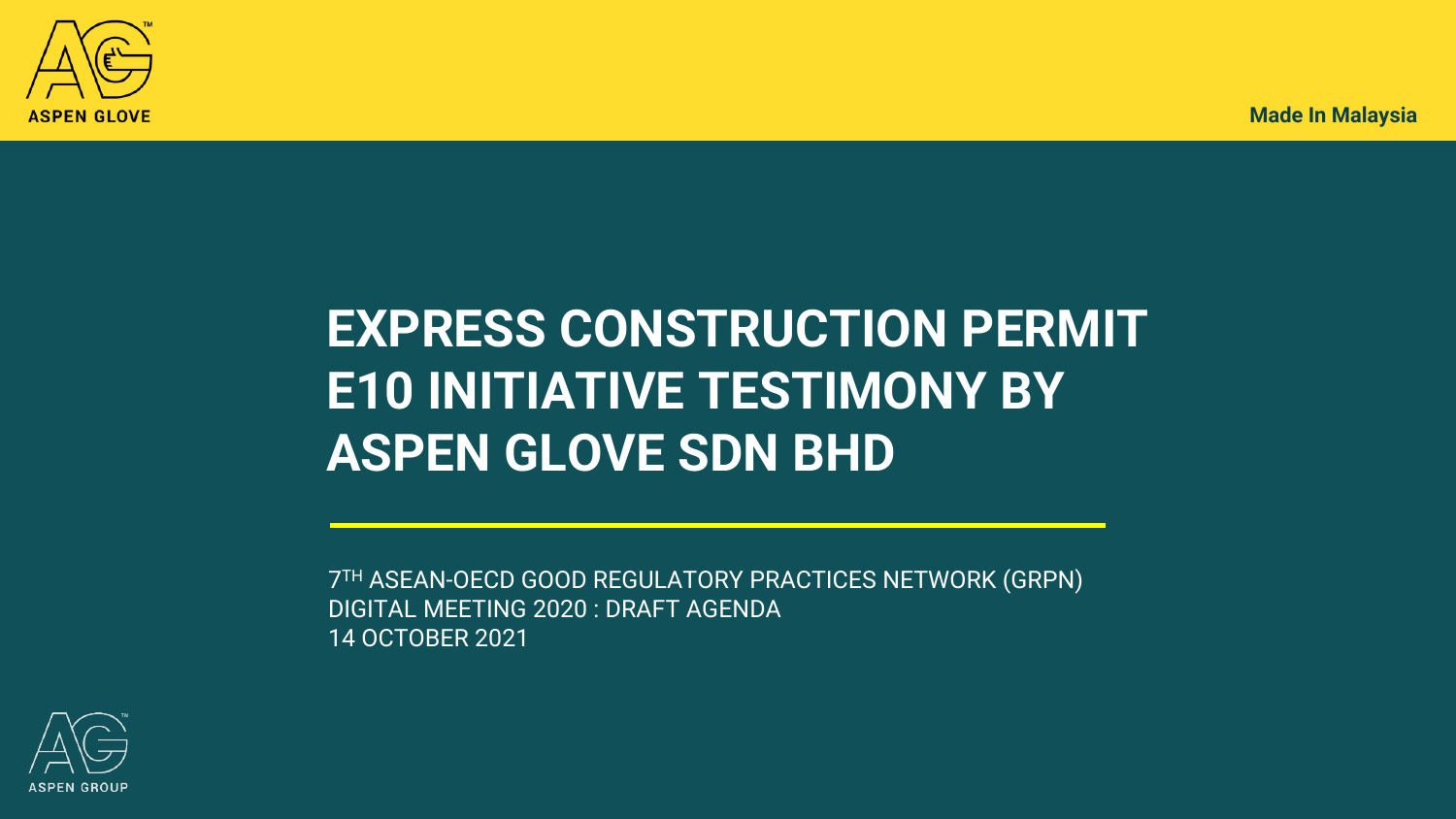

# **FULLY COMPLETED AND OPERATIONAL**

ASPEN GLOVE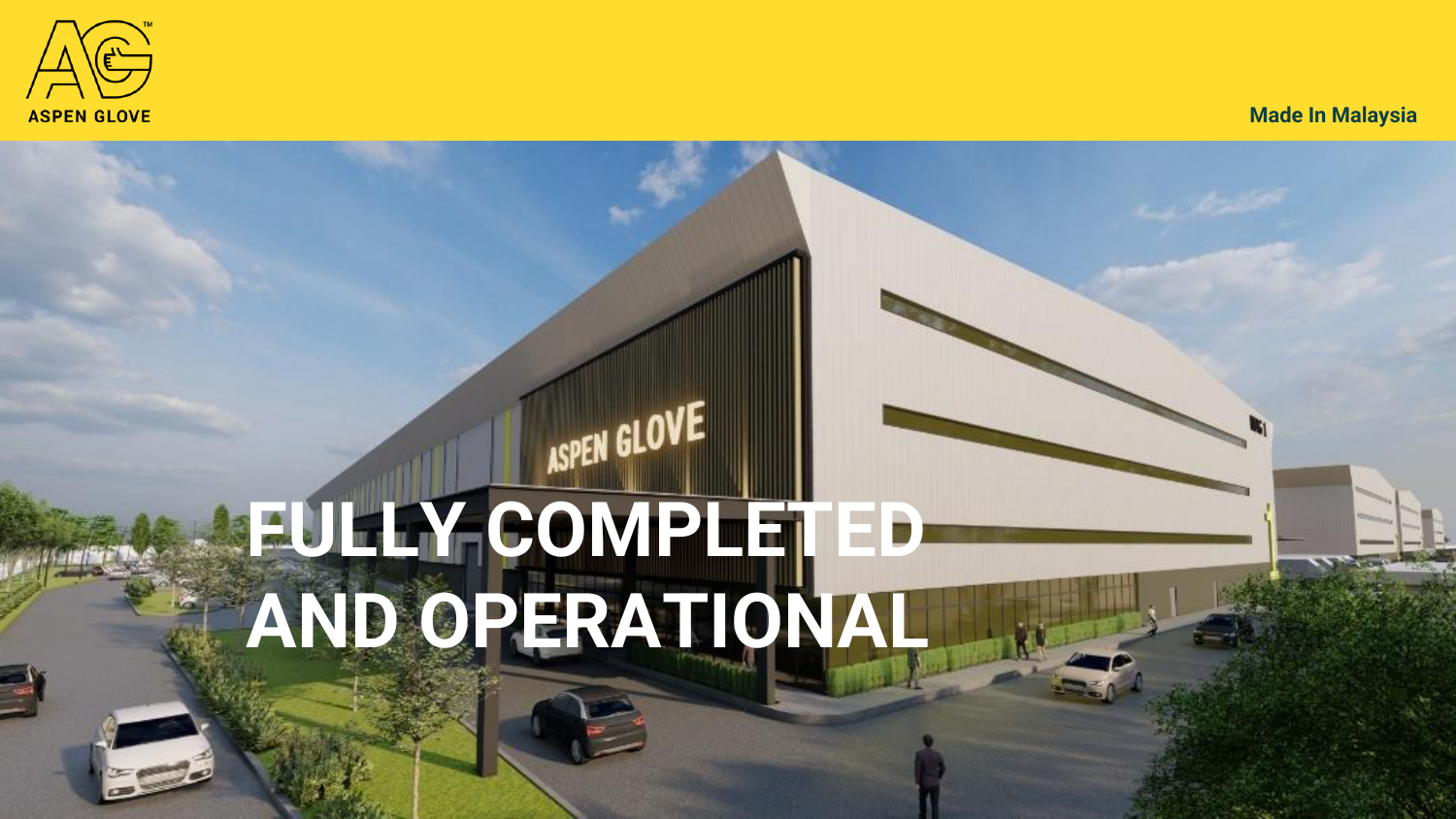

# **ACHIEVING THE NEAR IMPOSSIBLE THROUGH STRATEGIC COLLABORATION**

### PROJECT TIMELINE

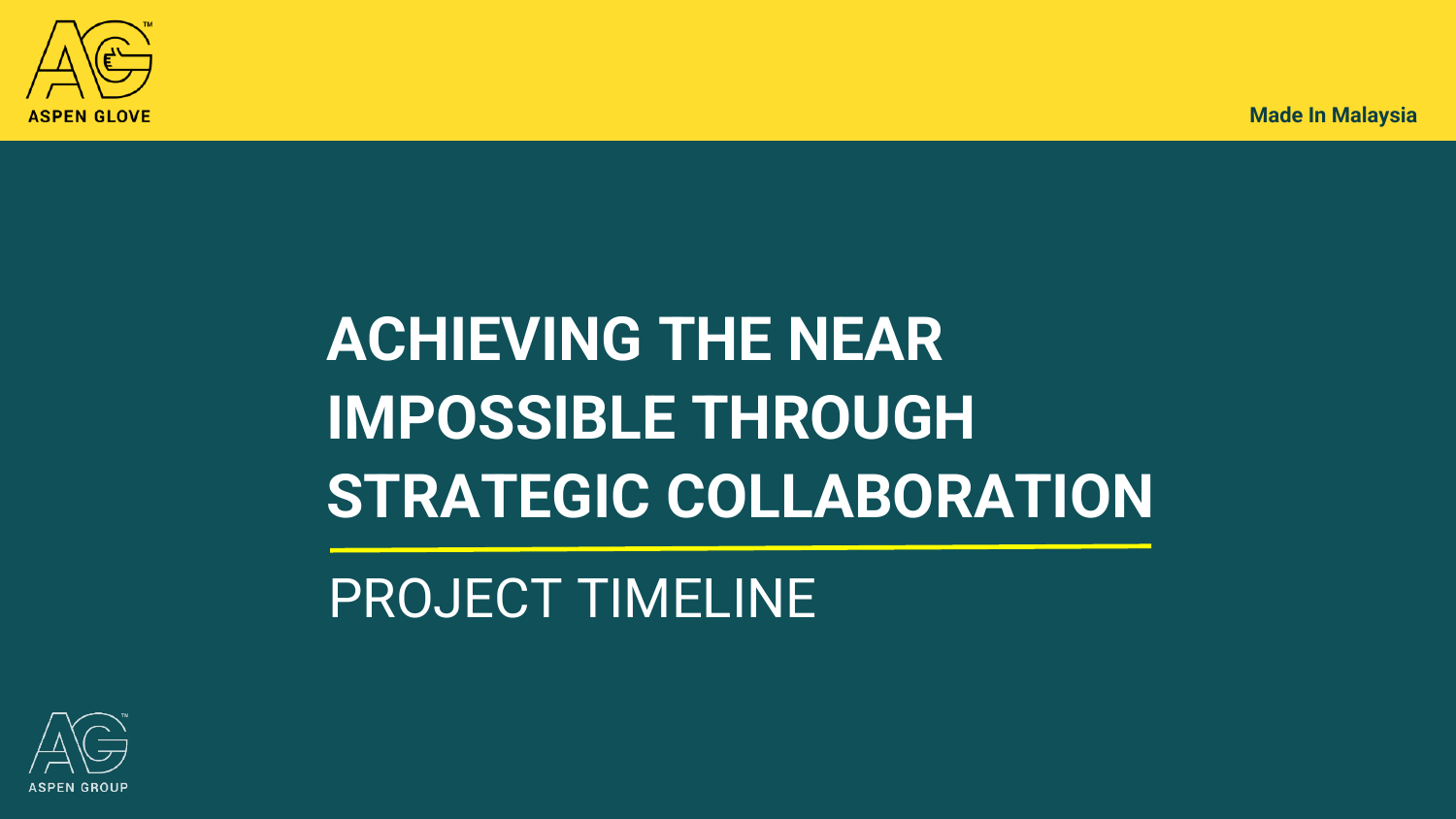

# **ASPEN GLOVE**

**Made In Malaysia**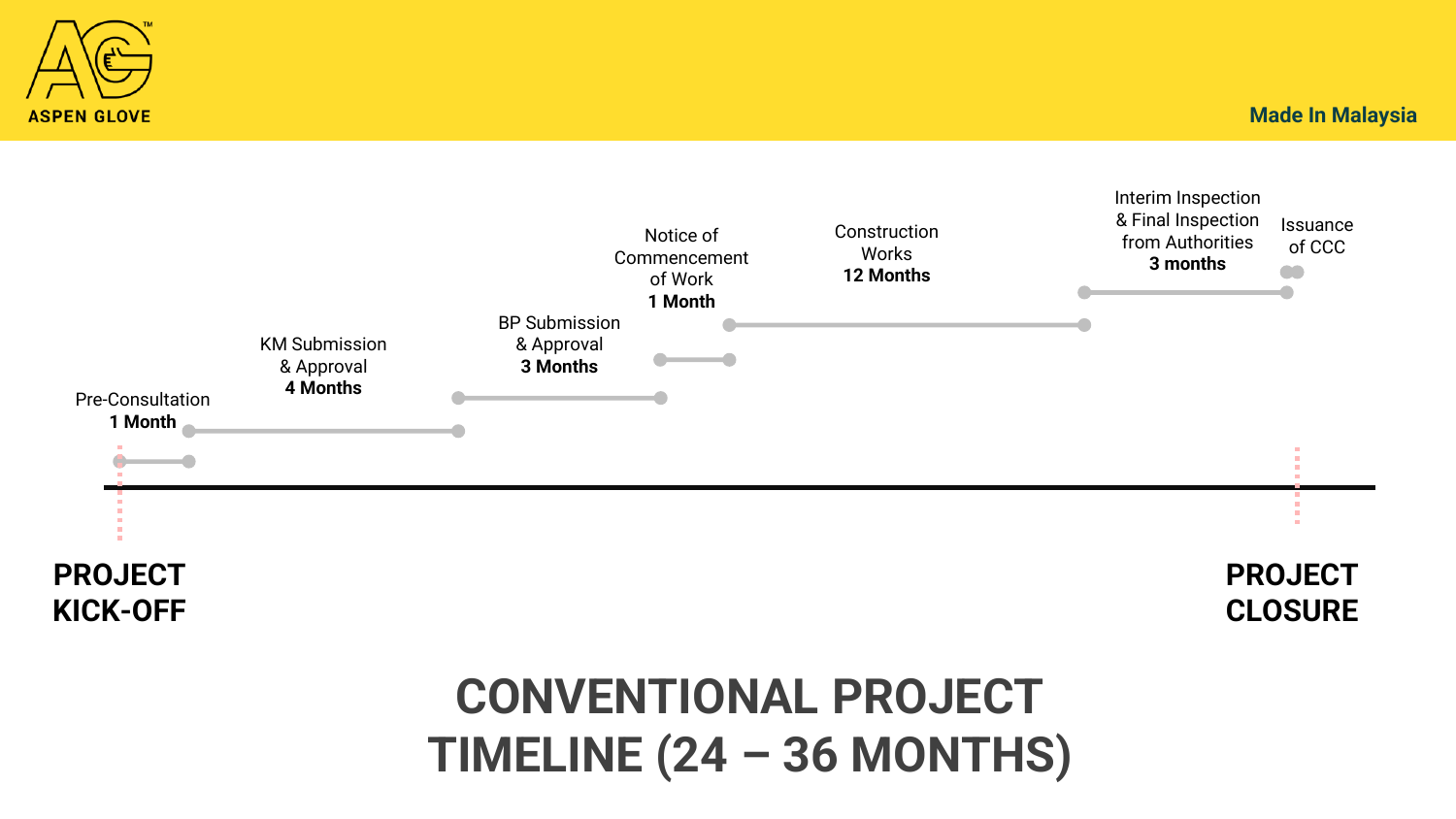



### **E10 INITIATIVE (10 MONTHS)**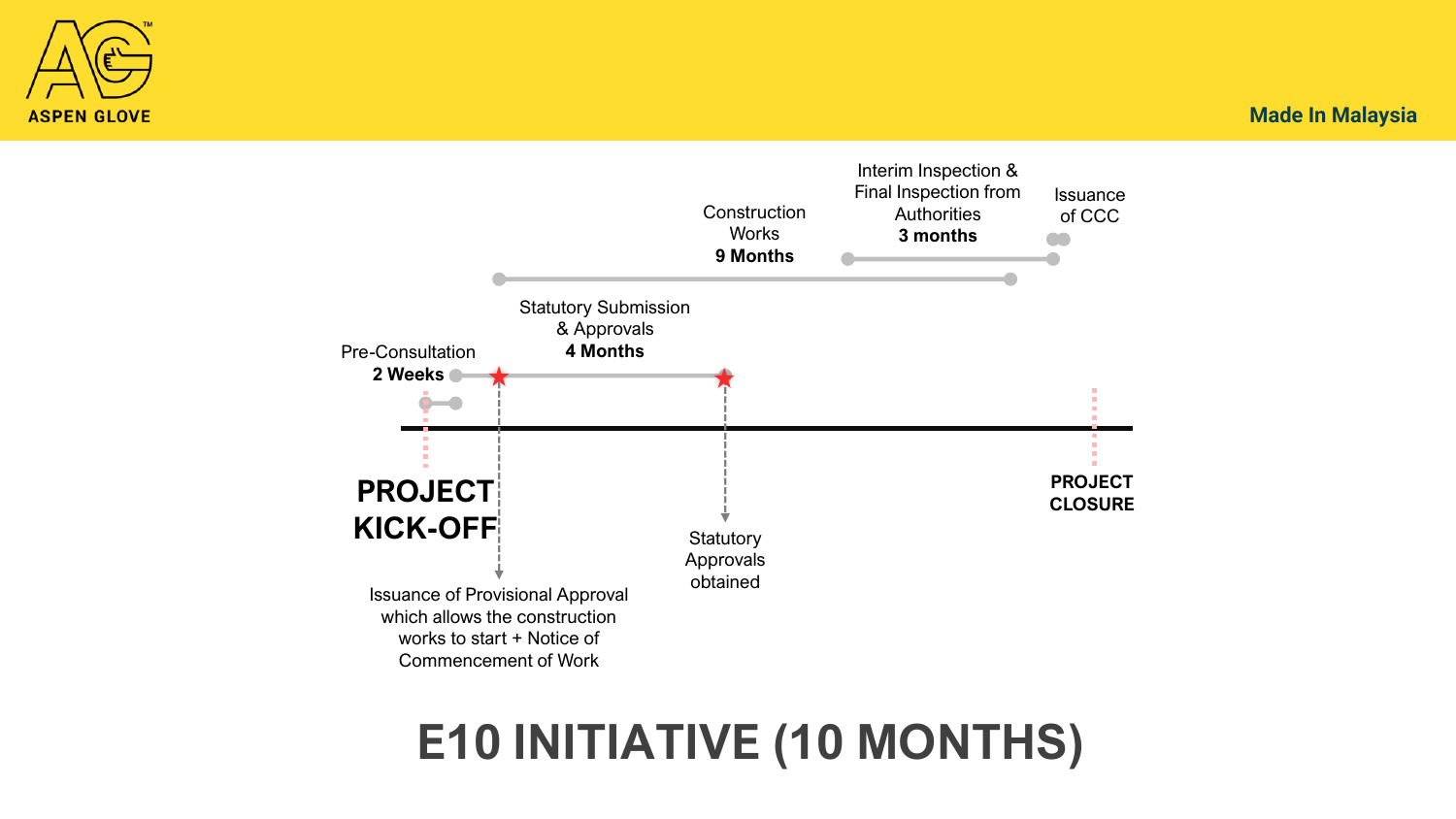

## **A STREAMLINED PROCESS TO ACHIEVE EFFICIENCY**

## ORGANIZATIONAL STRUCTURE & PROCUREMENT METHOD

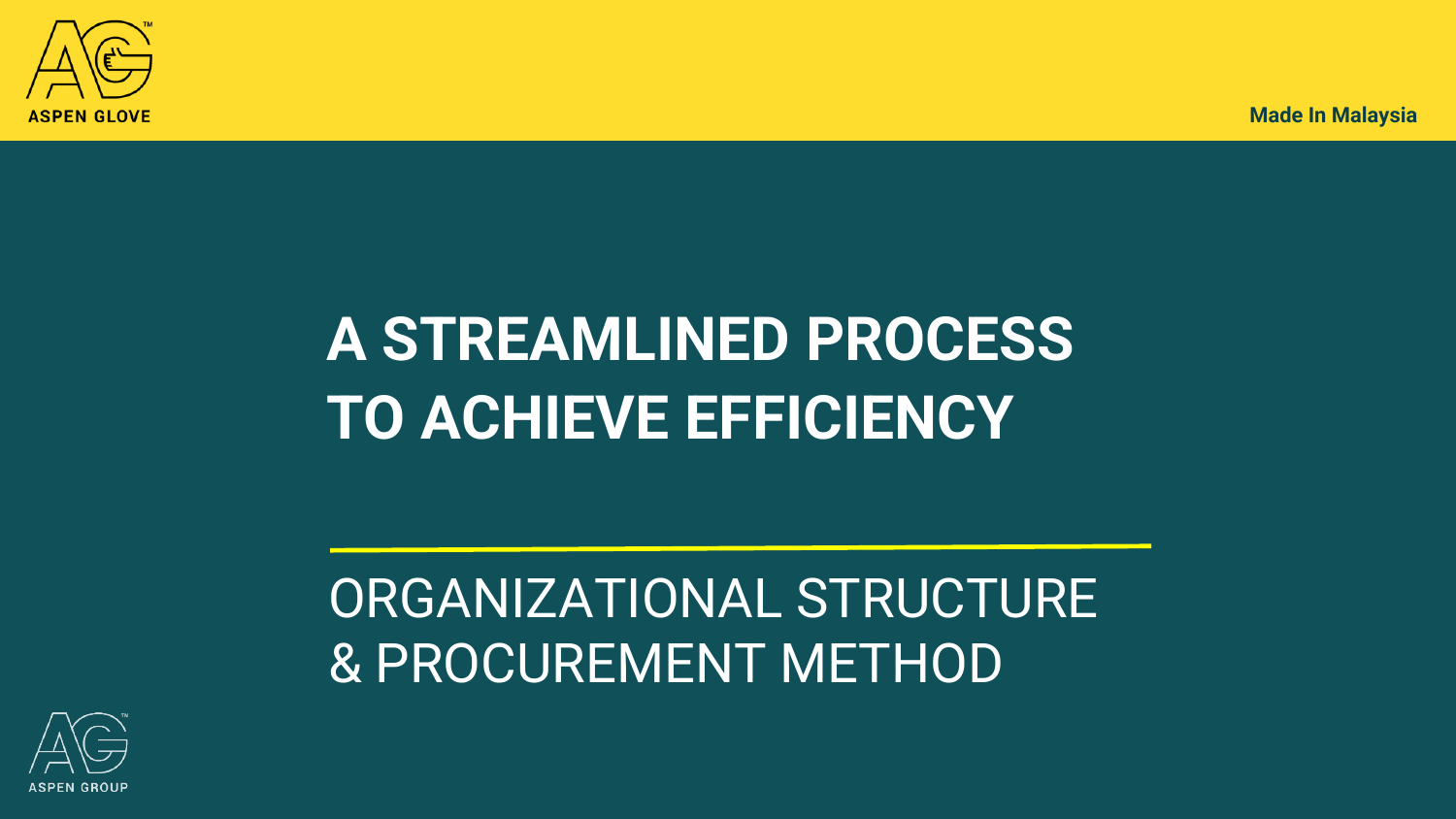#### **CONVENTIONAL STRUCTURE**





**Made In Malaysia**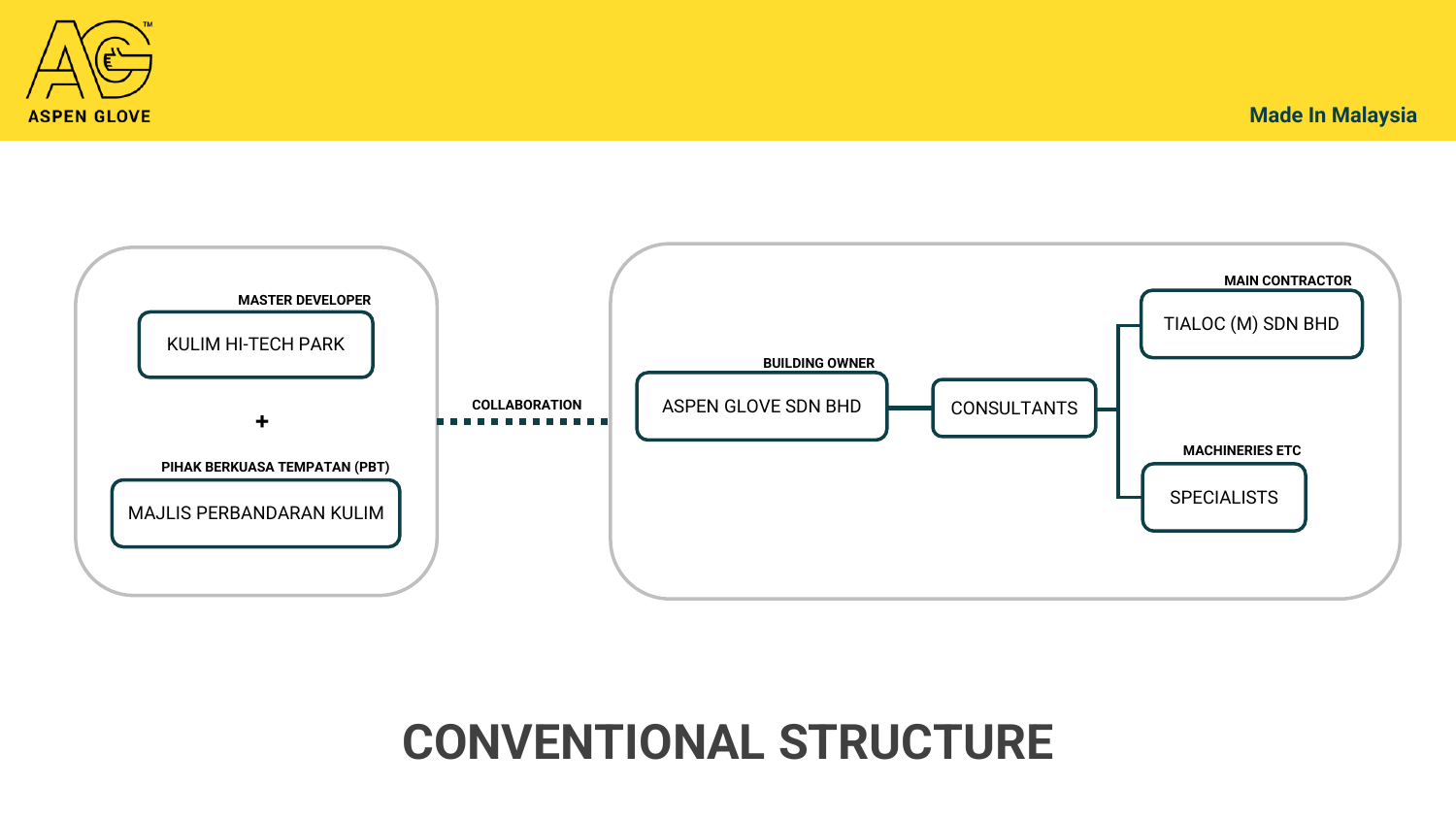



#### **DESIGN & BUILD AND EPCM**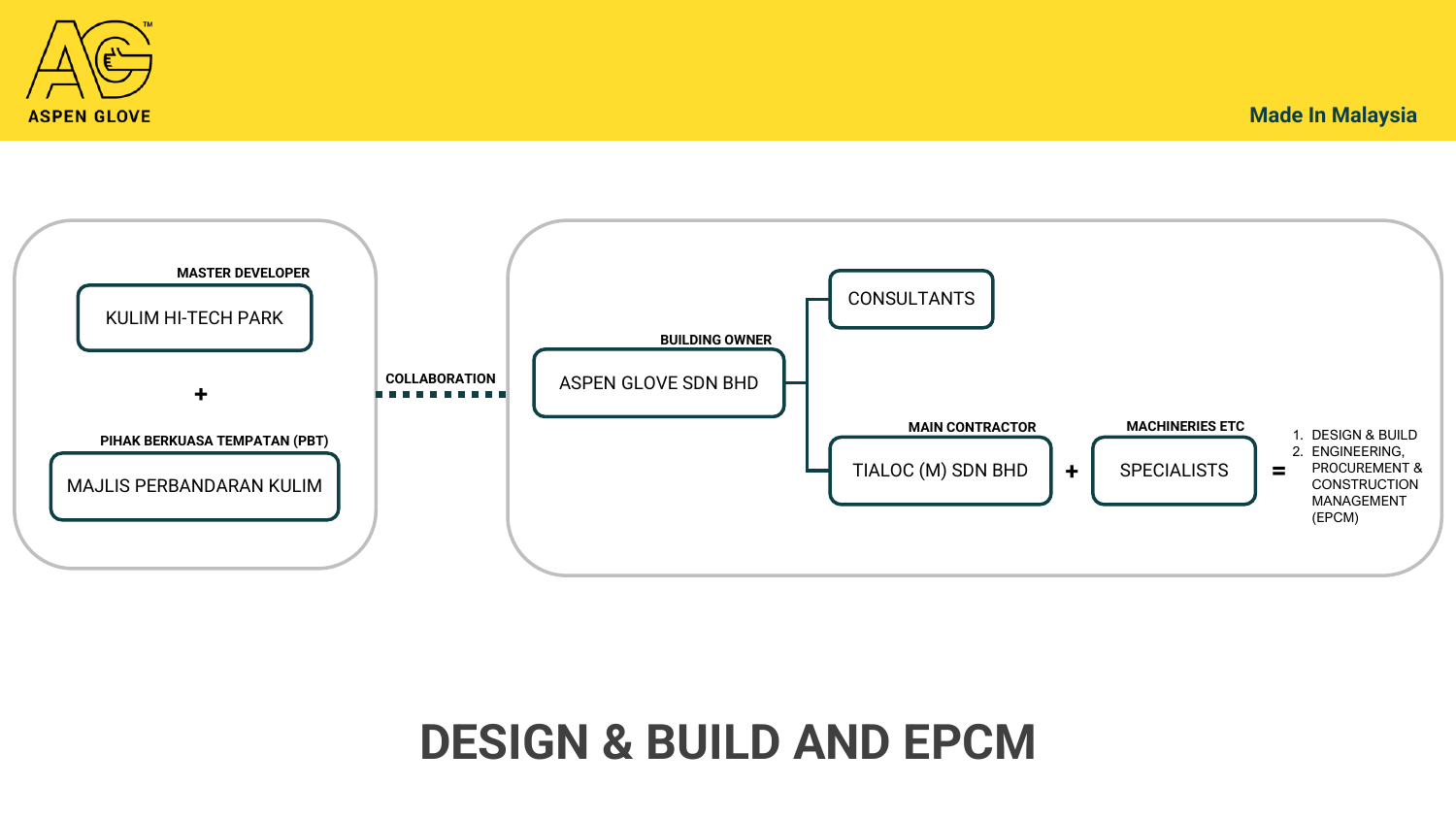

## **TRANSFORMING A DREAM INTO A REALITY**

## OUR JOURNEY IN PICTURES

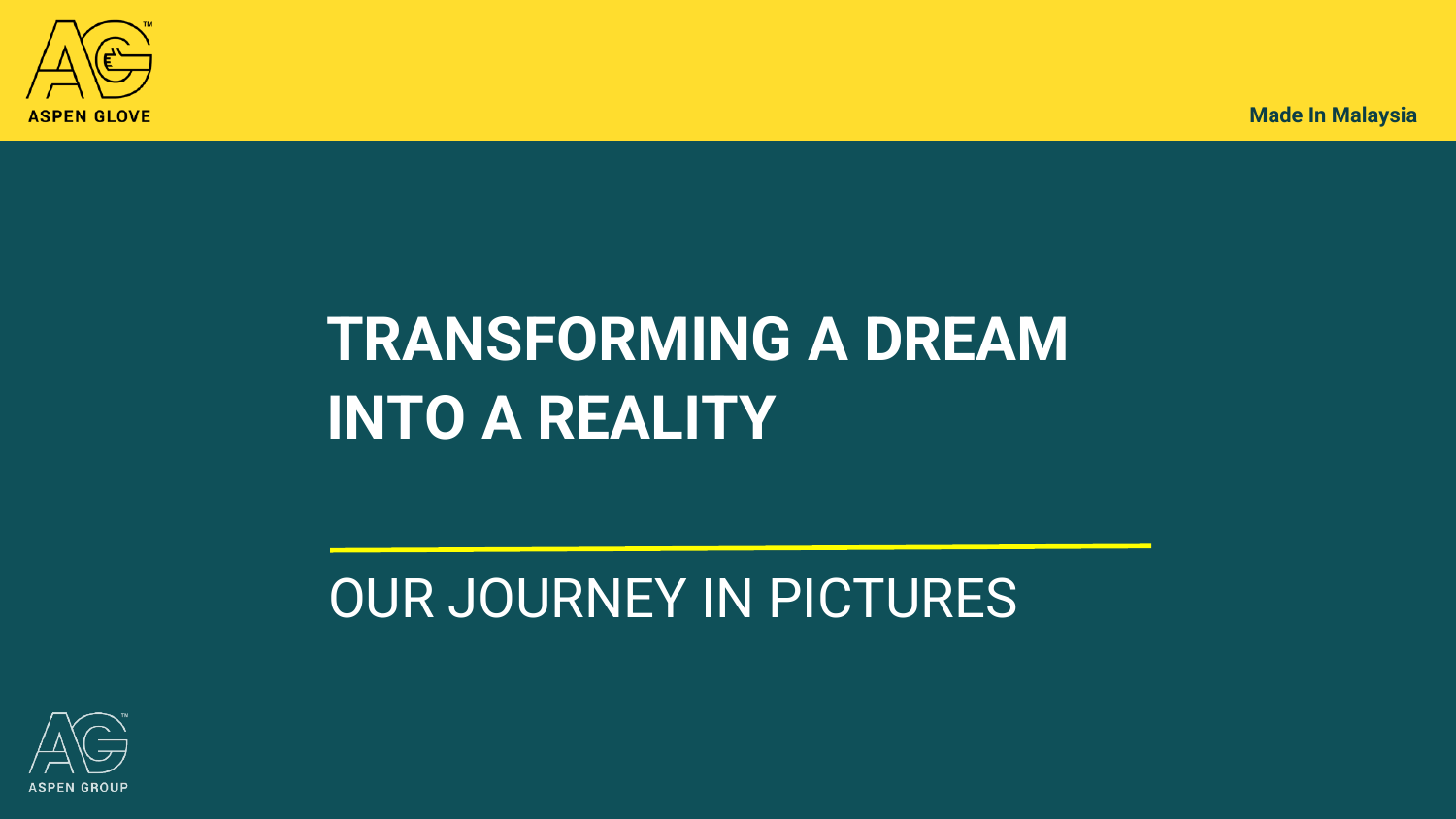

**3**



#### **PILING WORKS | 08 October 2020**

#### **20% CONSTRUCTION | 02 December 2020**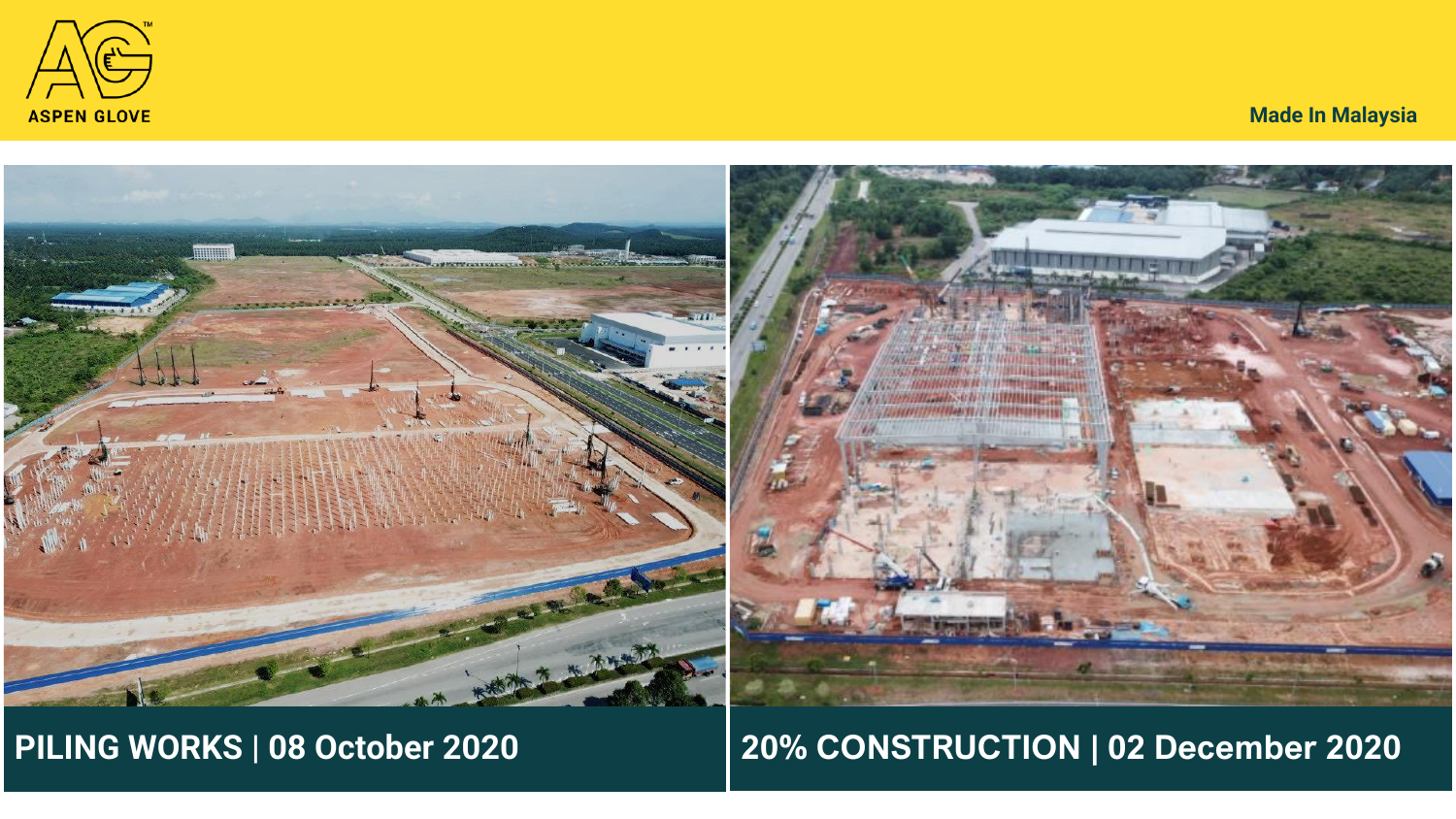

**3**



#### **60% CONSTRUCTION | 19 February 2021**

#### **100% CONSTRUCTION | 31 May 2021**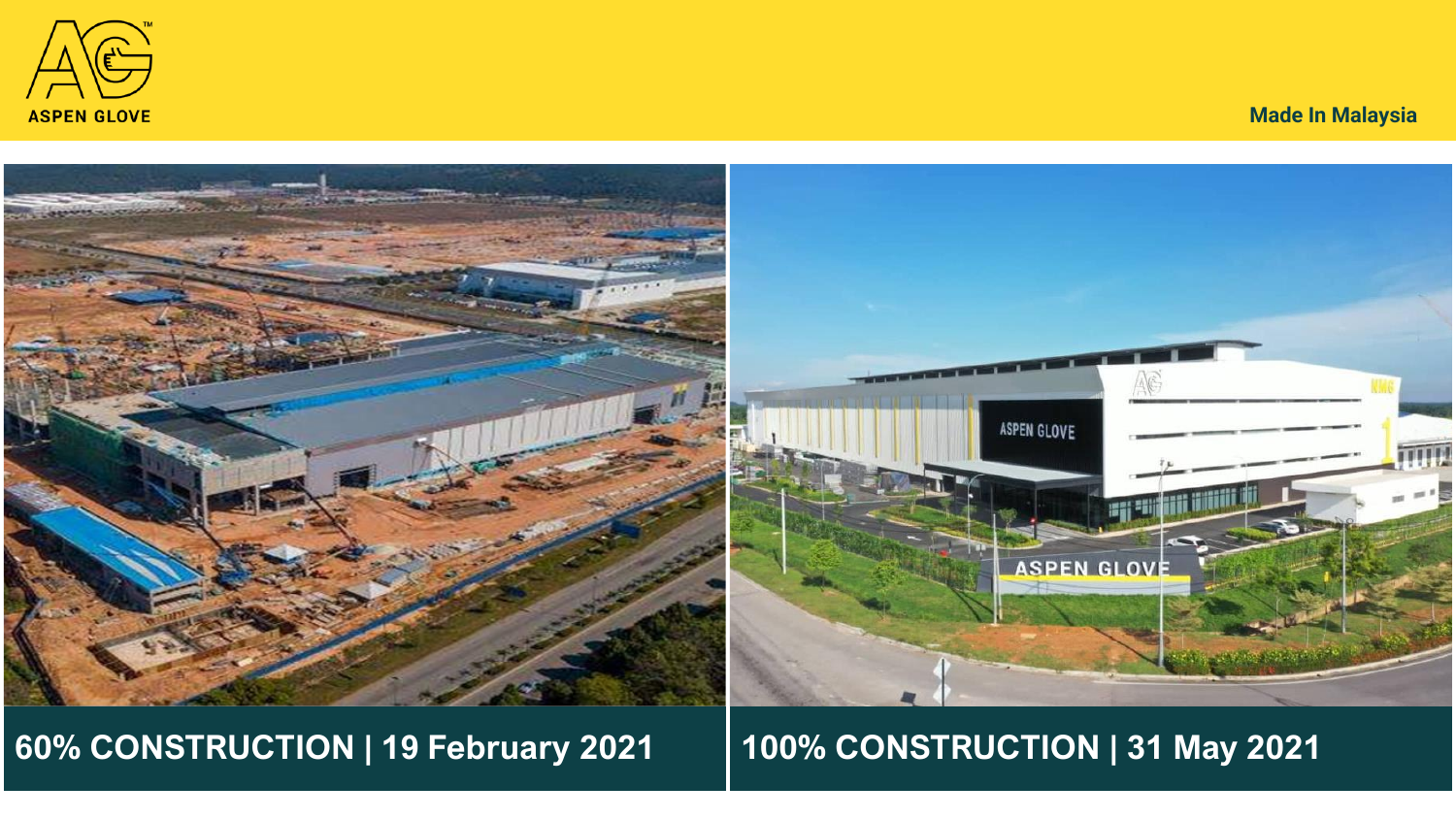

# **READY AND SERVING OUR CUSTOMERS WORLDWIDE**

ASPEN GLOVE